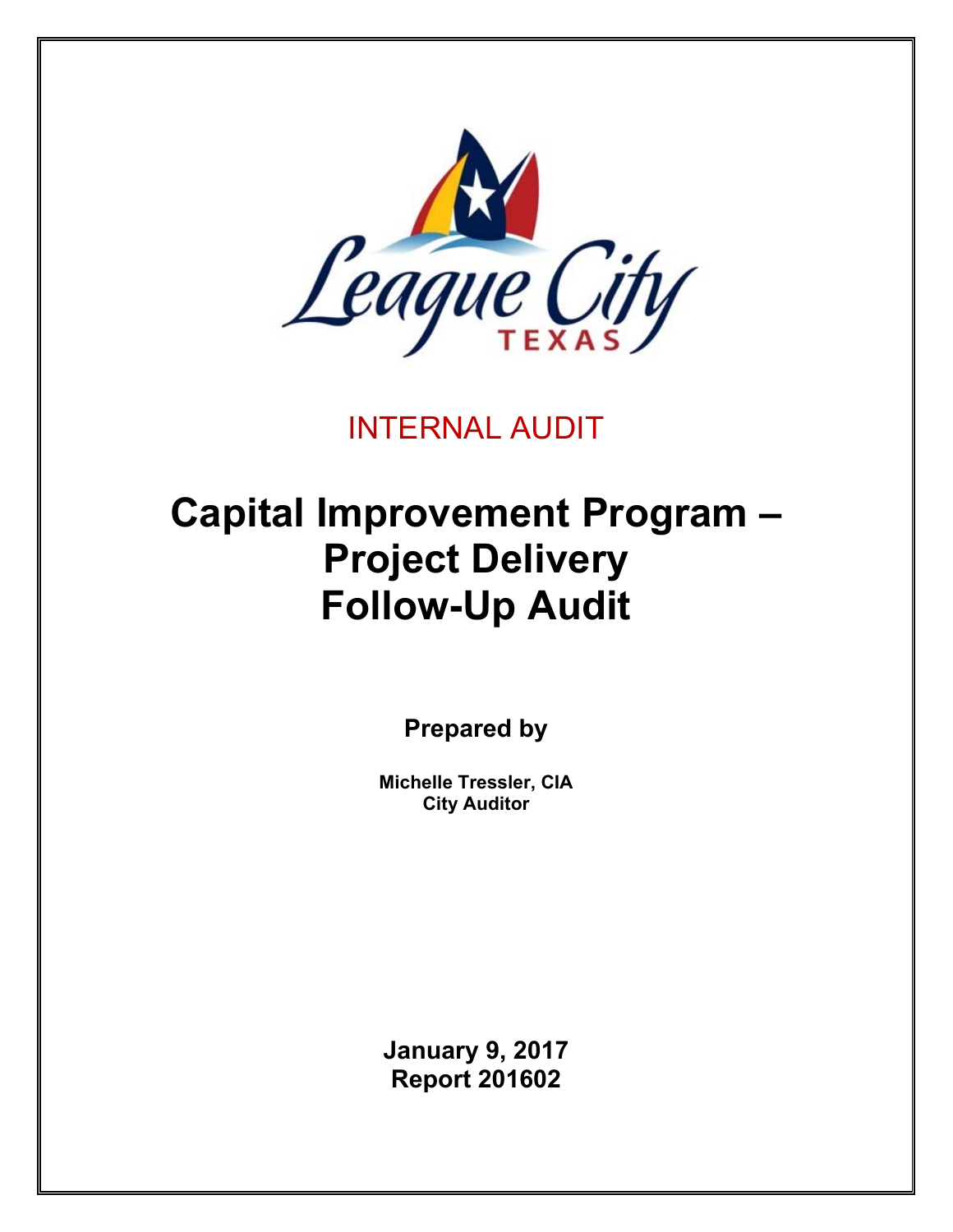## **Table of Contents**

| Authorization             | 3 |
|---------------------------|---|
| Objective                 | 3 |
| Scope and Methodology     | 3 |
| <b>Overall Conclusion</b> | 4 |
| Audit Follow-Up           | 5 |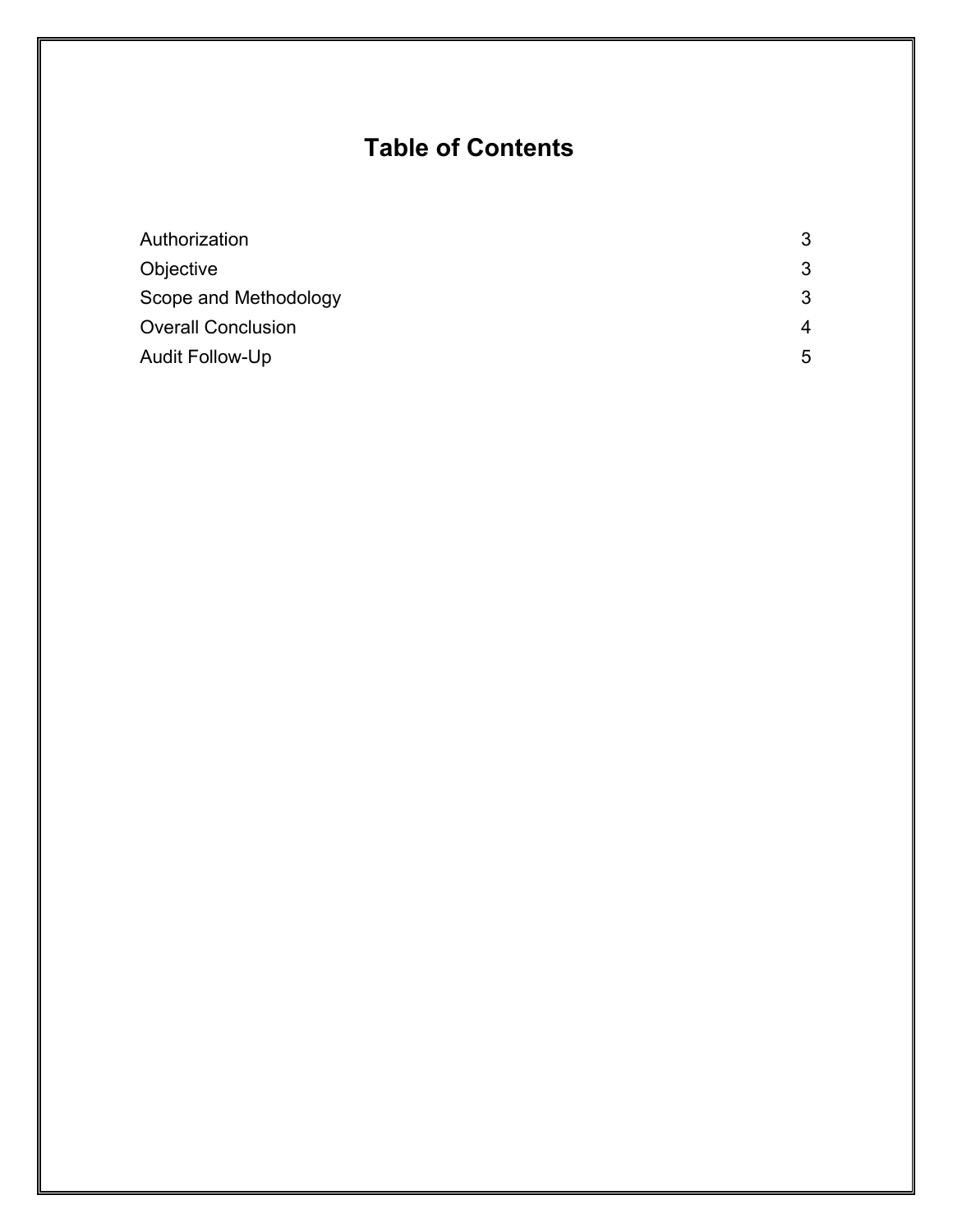## **Authorization**

The City Auditor has conducted a Capital Improvement Program (CIP) – Project Delivery Follow-Up audit. This audit was conducted under the authority of Resolution #2013-51 and in accordance with the Annual Audit Plan approved by the League City, City Council.

## **Objective**

This is a follow-up of the "Capital Improvement Program – Project Delivery" report issued on September 24, 2014.

The objective was to determine if previous audit recommendations were implemented.

The objective of the original audit was to determine if the process is as efficient and effective as it can be. The two sub-objectives are as follows:

- 1) Determine if general controls are sufficient and appropriate
- 2) Determine through sampling if there are any notable lapses in Project **Delivery**

## **Scope and Methodology**

The City Auditor conducted this audit in accordance with Generally Accepted Government Auditing Standards except this audit function has not had an external peer review. Those standards require planning and performing the audit to obtain sufficient, appropriate evidence to provide a reasonable basis for the findings and conclusions based on the audit objectives. The City Auditor believes that the evidence obtained provides a reasonable basis for the findings and conclusions based on the audit objectives.

In order to determine if previous recommendations were implemented, I:

- $\triangleright$  Inquired with Management
- $\triangleright$  Examined Documentation

To assess the reliability of the data elements needed to answer the engagement objective, I (1) Performed inquiries with management, (2) Reviewed related documentation. As a result of the testing, I determined that the data was sufficiently reliable for the purposes of this report.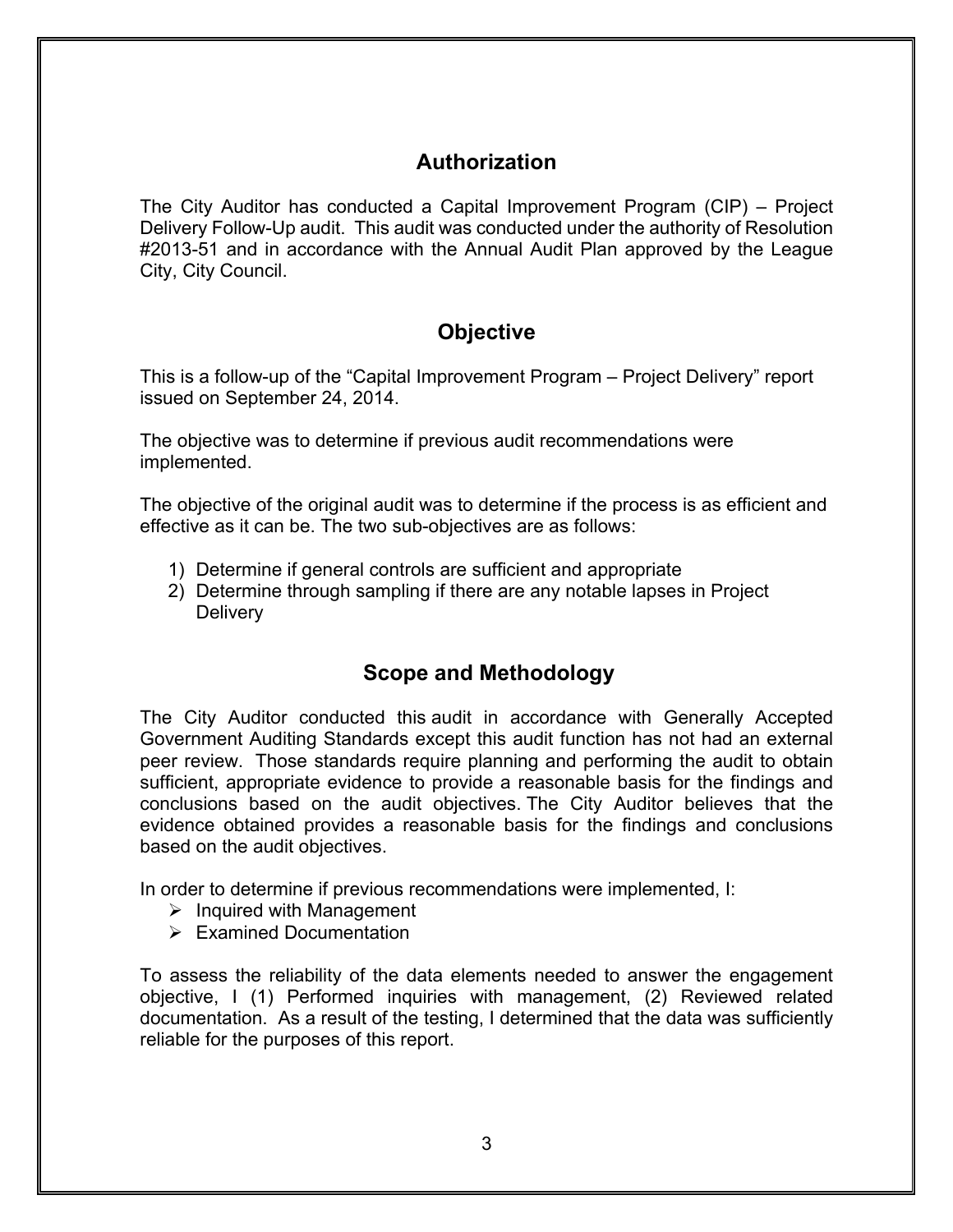## **Overall Conclusion**

| <b>Fully Implemented</b> | <b>Partially Implemented</b> | Not Implemented |
|--------------------------|------------------------------|-----------------|
|                          |                              |                 |

Due to the loss of key personnel and new staff since the original audit was performed, few of the items from the original action plans were implemented. In order to address some of these personnel concerns and to gain some efficiencies, the City's Department of Public Works has recently undergone a reorganization.

The reorganization includes the following:

- $\triangleright$  The Engineering Department has been made part of the City's Department of Public Works.
- $\triangleright$  The "Director of Engineering" position has been eliminated.
- $\triangleright$  A "City Engineer" position has been added.
- $\triangleright$  The City's project/construction managers fall under the direction and control of the City Engineer.
- $\triangleright$  The City is in the process of hiring a City Engineer. Anticipate new hire starting in January 2017.
- $\triangleright$  City is in the process of hiring an additional project manager. Anticipate new hire starting in Spring of 2017.
- $\triangleright$  Project Coordinator position was combined with the Budget Manager redirecting some of the reporting responsibility.

In light of these occurrences, the purpose of this follow-up audit was altered to update the Management Responses and Action Plans to satisfy the current personnel and ensure that the improvements were achievable. An additional follow-up audit will be needed in FY2018 to determine that these updated recommendations were properly implemented.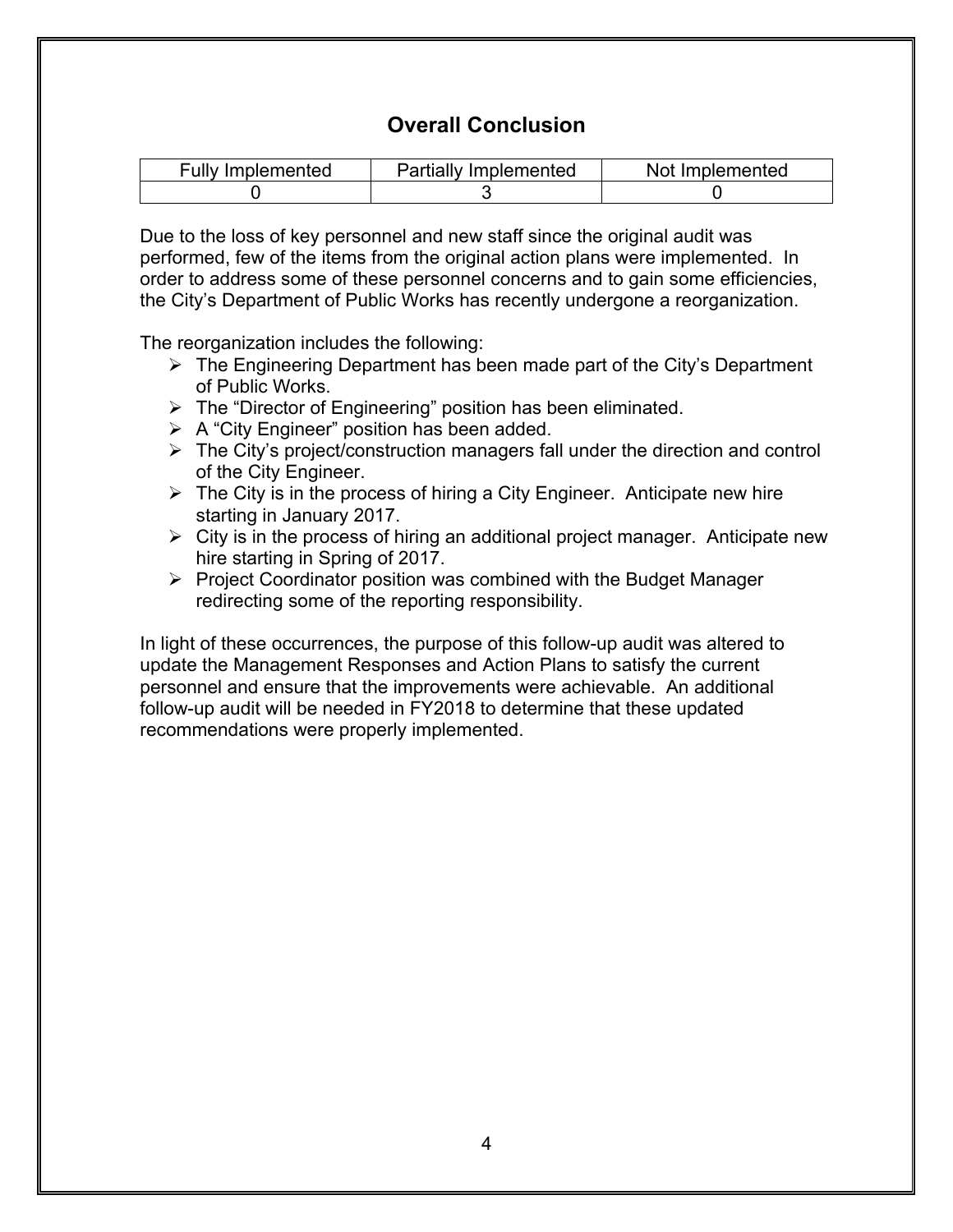## **Audit Follow-Up**

The follow-up audit was not intended to be a detailed study of every relevant system, procedure, and transaction. Accordingly, the Follow-Up section presented in this report may not be all-inclusive of areas where improvement might be needed.

The following results for each finding are as follows:

#### **Finding #1 – Project Delivery Manual – Sub-objective #1**

#### **Condition (The way it is)**

The Project Delivery Manual does not address several important Project Management tasks. They are as follows:

- 1) Lessons Learned Section
- 2) No Past History Kept on Contractors
- 3) No Discussion on Risk Analysis
- 4) No Discussion on Project Manager Performance Measurements
- 5) No Discussion on Linking Cost and Schedule
- 6) No Discussion on Project Management Thresholds

#### **Criteria (The way it should be)**

Project Delivery Manual should be comprehensive enough to give proper guidance to the responsible parties.

#### **Effect (So what?)**

Continuous improvement in Project Delivery may be hampered which may increase the cost of the project and delay the project completion. This in turn may lead to public sensitivity risk. Projects may show increases in schedule and cost. Indirectly, additional planning and oversight may be required.

#### **Cause (Difference between condition & criteria)**

Compiling a Project Delivery Manual is a difficult task to get comprehensive enough the first time around.

#### **Recommendation**

Revise the Project Delivery Manual and implement the following sections:

1) Lessons Learned Section – Discussion during and after the project should note what went right with the project and what went wrong. This should be written to memorialize and mine the information for future reference. Documentation should include naming the issue, a brief description of problem or success, impact on the project and the process improvement recommendations. Consequences of not having a project review of lessons learned are the increased likelihood of repeating actions that might have caused: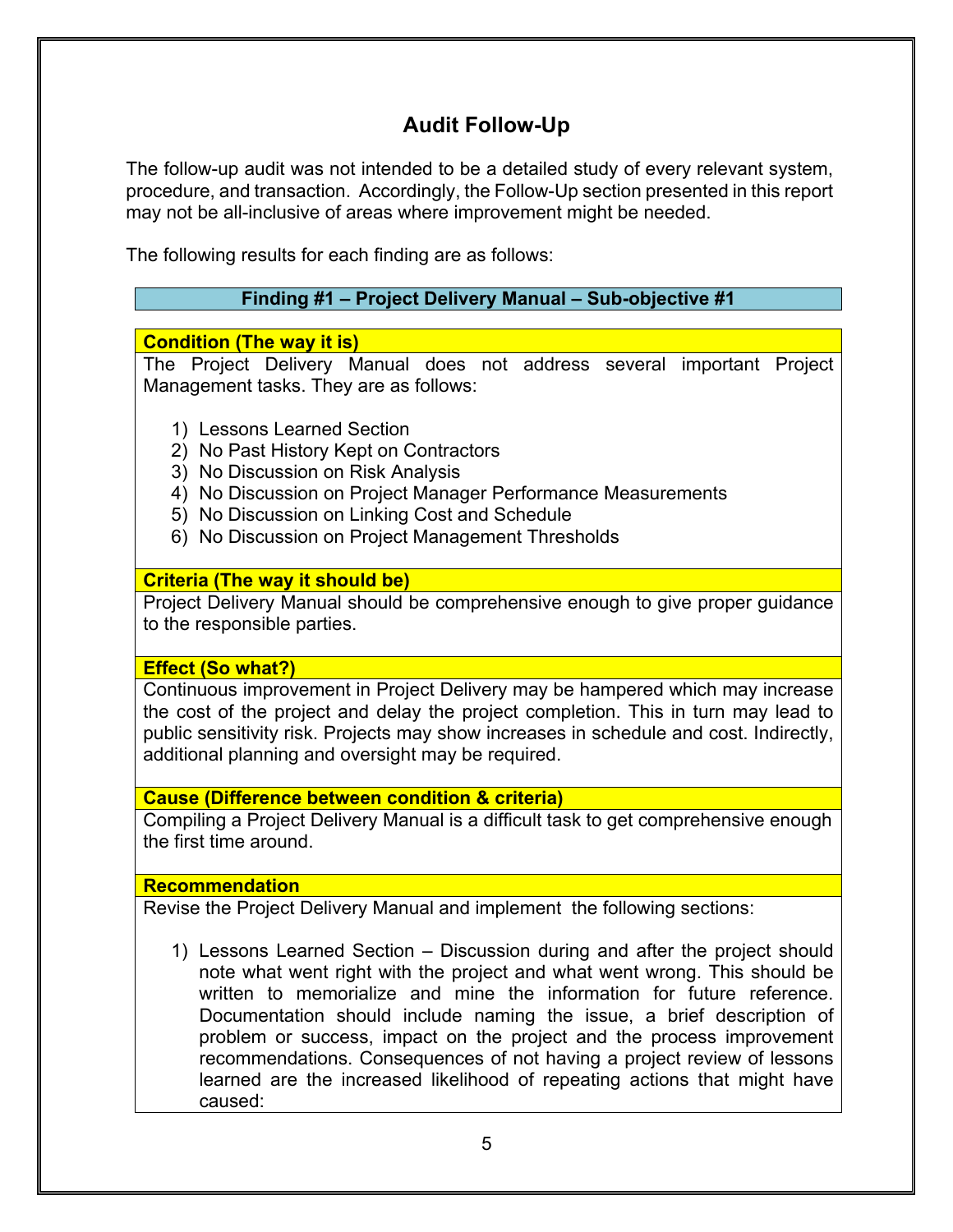- $\triangleright$  Project Failures
- $\triangleright$  Budget Overruns
- $\triangleright$  Scope Creep
- $\triangleright$  Reduced Quality from Expectations
- $\triangleright$  Missed Scheduled Deadline<sup>1</sup>

This provides a means of continuous improvement for Project Delivery and facilitates Life Cycle Management for Capital Projects.

- 2) No Past History Kept on Contractors This information can be helpful for future projects. This may be part of the Lessons Learned Section. A grading system for contractors could facilitate the process. Contractors are part of the city's third party risk and as such that risk must be managed and monitored. A helpful guide is the Federal Acquisition Regulation (FAR) Subpart 42.15 – Contractor Performance Information.
- 3) No Discussion on Risk Analysis Risks can damage projects. Risks can increase costs by setting projects back. One of the levers the city must manage is risk in the contract.

Through inquiry it was found that discussion does take place regarding risk but no written documentation exists. The purpose of a risk analysis for capital construction projects is to determine the likelihood of mistakes and the magnitude of associated project costs and project delays.

The Project Delivery Manual mentions the use of Gantt Charts. While Gantt Charts are a useful and easy way to provide accountability to the scheduling function they do not provide information on the critical path of tasks for the project. The critical path can make or break the scheduling of a project. It should be part of the risk analysis. Risks should be mitigated before they happen.

- 4) No Discussion on Project Manager Performance Measures Performance measures assist in the management of talent. The purpose of performance measurement is to help organizations understand how decision-making processes or practices have led to success or failure in the past and how that understanding can lead to future improvements. They are also a mechanism for accountability and a method to identify areas for improvements. Considerations can be given to the following Project Management Performance Measures:
	- $\triangleright$  Schedule

 $\overline{a}$ 

- Deviation from planned schedule (days)
- Length of time to design

<sup>1</sup> From the article, "Importance of Lessons Learned in Project Management" by Dianne Davenport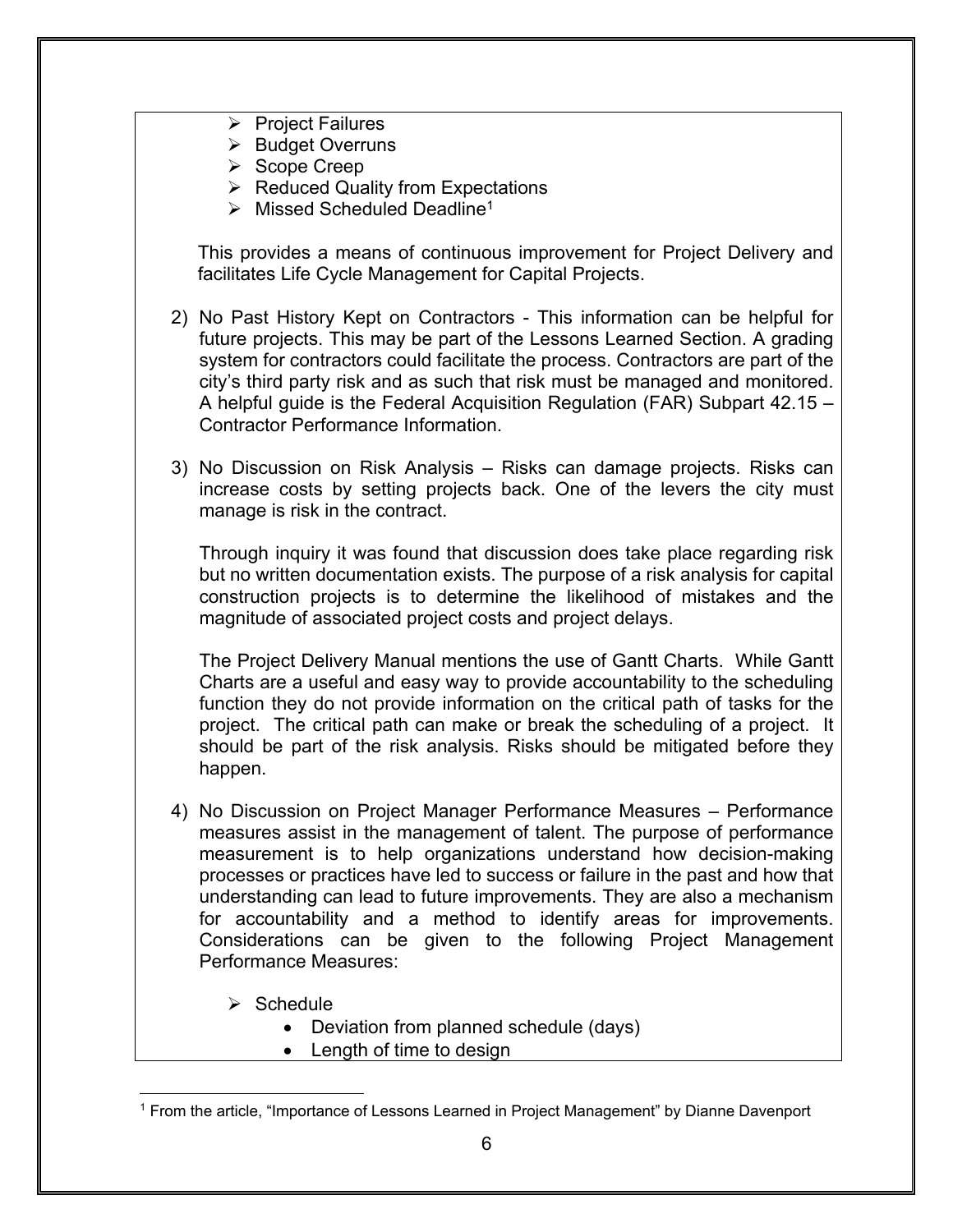- Number of milestone dates missed more than once
- $\triangleright$  Budget
	- Design cost as a percentage of budget
	- Construction as a percentage of overall cost
	- Construction engineering as a percentage of construction cost
	- Preliminary engineering as a percentage of overall project cost
	- Change order costs as a percentage of overall project cost
- $\triangleright$  Scope
	- Change in cost estimate at 30, 60, and 90 percent design
	- Percentage of established project objectives met at closeout (based on project manager review)
- $\triangleright$  Quality

 $\overline{a}$ 

- Number of change orders caused by design errors
- Results of citizen satisfaction survey<sup>2</sup>

You can't manage what you can't measure. It's like sailing a ship without a compass. The first step is to know what do your Project Manager's need to accomplish and how do the metrics support the business processes.

- 5) No Discussion on linking Budget and Schedule There were no reporting requirements that were found for actual schedule versus budget schedule and relating it to actual cost vs. budget costs. See Exhibit C for explanation on how this can be accomplished.
- 6) No Discussion on Project Management Thresholds Projects of different size ranges have different key characteristics. For example, a small project size may only expend a small amount of effort that being measured in work hours. This is opposed to a larger project which will take a large effort based on work hours. Likewise, the same holds true for the duration of the project and the ideal staffing. The role of the Project Manager can change from a small project (worker/coordinator) to (manager/leader) for large projects.

The bottom line is that resources must be dictated by the size of the project. If there is large project that you work as a medium project there is added risk. Or, having an aggressive due date for a large project creates added risk. Developing Project Thresholds require good mining of project history.

Different projects require different resources. Thresholds can be created for total cost of the project, total estimated time/effort in days (not calendar or continuous), or staffing requirements (current employees in place) vs. (crossfunctional teams).

<sup>&</sup>lt;sup>2</sup> From the City of Seattle report, "Capital Improvement Program Study of Seattle Transportation," September 6, 2001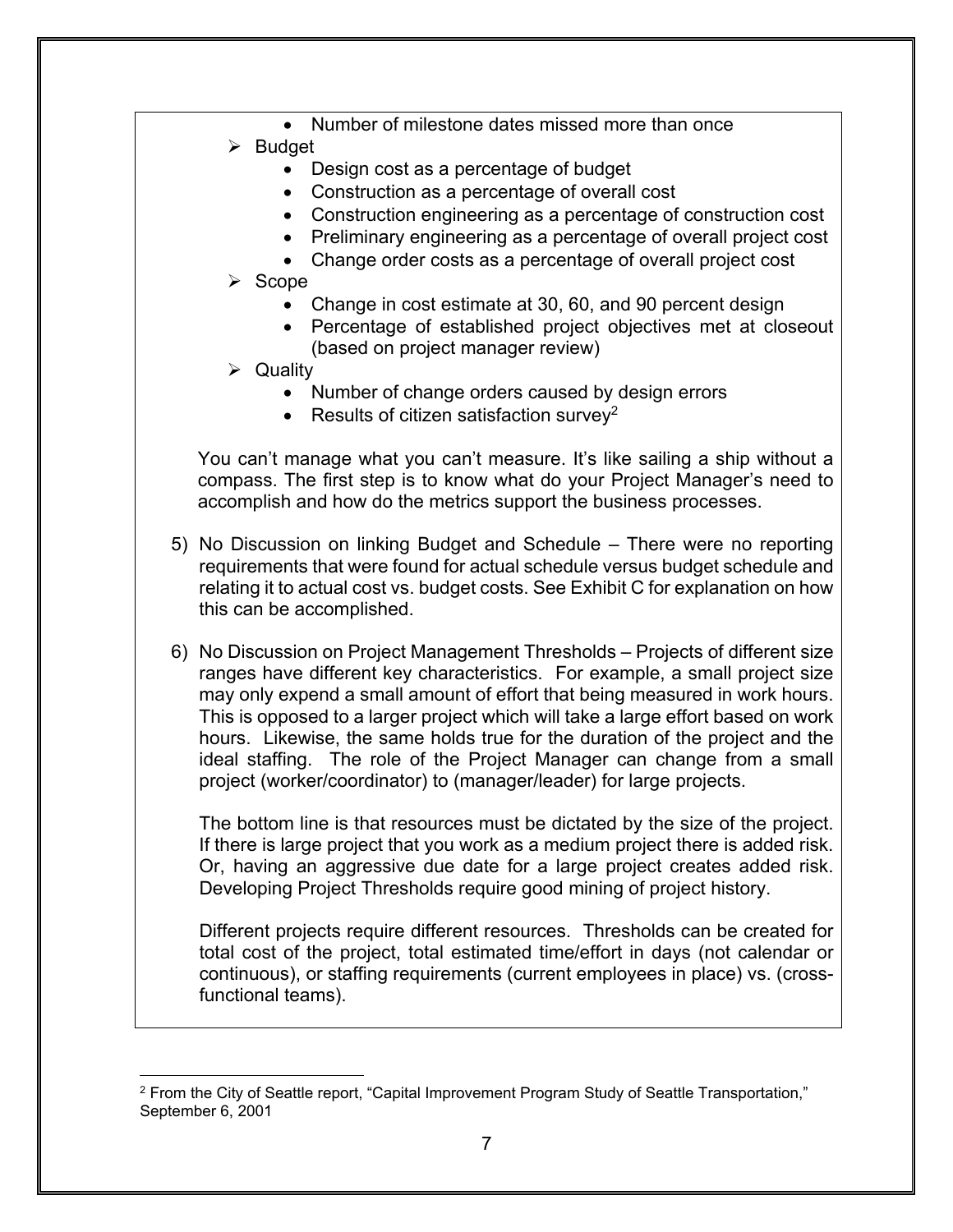The reporting requirements should also be taken into consideration depending on the size of the project. For example, a large project could use Earned Value Analysis while a smaller project could use a simple Gantt Chart.

#### **Original Management Response**

Generally agree …

1. The development and use of the project manual is an evolution to incorporate what works, what is important from a historical perspective and what is useful in the active management of projects. The current version is a first generation completed in October of 2013.

Many of the schedule issues relate to preliminary project design/development such as: development of a consensus from the stake holders regarding scope and routing, approval of scope and routing, and processing through other agencies. In addition, changes in priorities, changes in staff, funding and acquisition of property also influence project schedules.

- 2. We keep history of contractors within each project file…it is not quantified but information is available regarding communications on how issues are addressed, change order negotiations and approvals, and schedule of the project. With the assistance of the Assistant to the City Manager a contractor/vendor report card is being developed that will make the information more readily available.
- 3. Agree
- 4. Project managers are reviewed as needed and formally at least annually. Documentation in the project manual/file will be improved to explain deviations in schedule and costs. In addition we meet weekly as a group to discuss projects, project schedules, obstacles, critical path items, measured risk, etc. in an effort to strategize collectively to push projects forward and minimize delay and risk.
- 5. Agree this should be improved. Currently the quarterly report reflects the adopted budget and a current budget. This has not been integrated into the project manual.
- 6. We agree that projects share some typical qualities…there is a contract/ agreement; there is a procurement process, payment process, etc. Then there are unique characteristics that impact the level of detail and sophistication required to reasonably tract and monitors the project. Minor projects with short duration do not need the same level of detail. Each project needs to be evaluated at implementation and the appropriate levels of the Project Manual need to be used as the project moves forward. We will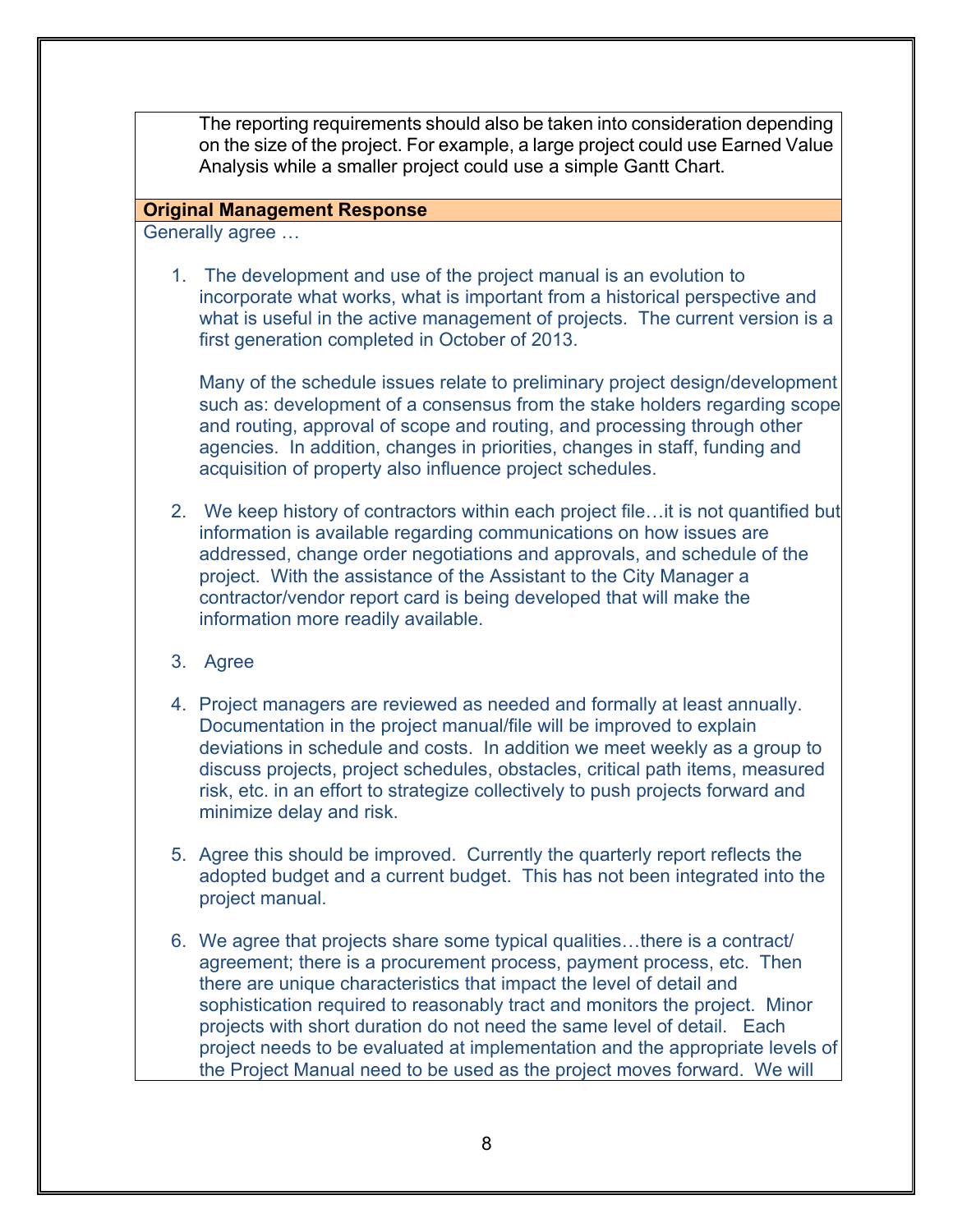continue to monitor the applications of the process and refine the manual as necessary based on type, size and duration of a particular project.

#### **Original Action Plan**

Work on a second generation of the project manual and get additional buy in from the project managers. Evaluate resourcing to make sure there are sufficient resources to address the steps and documentation necessary while keeping key projects moving forward. We need to move from reactive project management to proactive project management to better control schedule and costs. One of the critical areas is to more efficiently address right-of-way acquisition. This may require outsourcing some of this activity and moving acquisition through to eminent domain. We also need to improve our community outreach on the more challenging projects to better develop community consensus as we move these projects toward construction.

Development of a contractor/vendor report card will be completed by the end of September and used going forward.

Documentation within the project manual/file will be improved to document schedule changes/refinements and cost changes.

Starting with the first quarter of FY2015 we will include comparison of initial funding and schedule to current funding and schedule.

The Engineering Director will be tasked with the evaluation and development of additional performance indices related to project management, project schedule and project budget during his first year with a recommendation due the first quarter of FY2016.

We will continue to monitor and customize the project manual as necessary based on type, size and duration of a particular project.

#### **Original Implementation Date**

The director of Engineering Earl Smith is schedule to start September 22, 2014. Evaluation and update of the project manual is a key initiative for his first 6 months. With an anticipated update around **April 1, 2015**.

Development of a contractor/vendor report card will be completed by the **end of September** and used going forward.

Documentation within the project manual/file will be improved to better document schedule changes/refinements and cost changes.

Starting with the **first quarter of FY2015** we will include comparison of initial funding and schedule to current funding and schedule.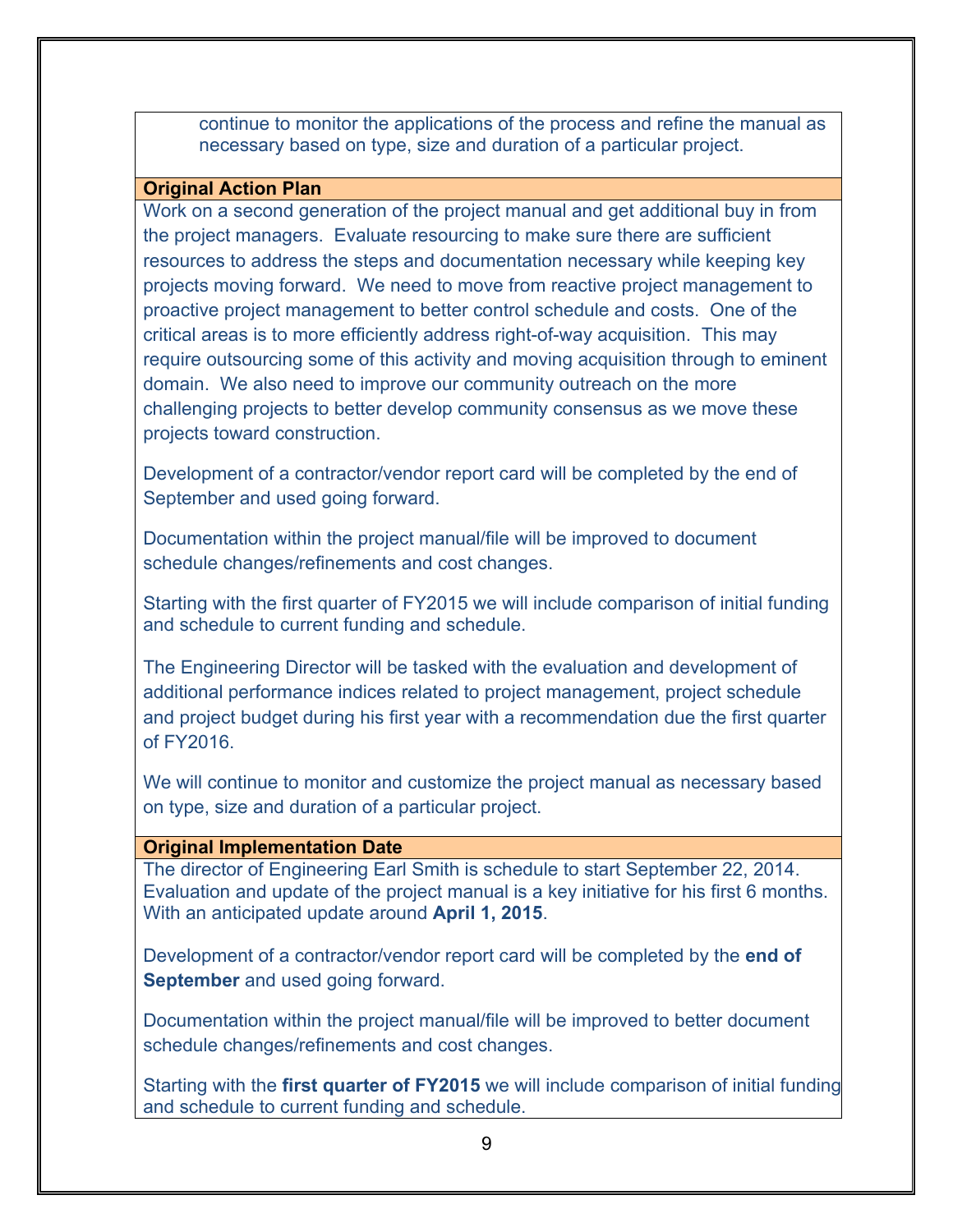The Engineering Director will be tasked with the evaluation and development of additional performance indices related to project management, project schedule, and project budget during his first year with a recommendation due the **first quarter of FY2016**.

#### **Revised Management Response**

- 1. Project priorities limit the time spent on updating the project delivery manual. There appear to be more project priorities then resources to address them. To date, manual does not include a Lessons Learned Section, which would memorialize what went right and what went wrong with a project for future reference. To date, such discussions have occurred on an informal basis, typically at staff meetings, where experience and vigilance is shared for the group's present and future benefit. The project delivery manual needs to be updated and time committed to summarize post project findings.
- 2. Report cards to grade vendors, consultants, and contractors on service delivery have been developed, but not consistently used. Staff is currently completing report cards for all projects that reached substantial completion since January 1, 2014. This should be completed by the end of January 2017.
- 3. Although project risk analysis discussions have occurred, they have been informal in nature and not documented formally. Schedules, when provided, have not clearly identified risk factors (TxDOT requirements, consensus development, changing priorities, land acquisition, environmental issues, funding deficiencies, key decision points, etc.) associated with a project's critical path.
- 4. Although staff is evaluated annually in accordance with the City's procedures, uniformity of performance measures specific to project managers is absent.
- 5. Part of the initial engineering analysis is to take order of magnitude budgets and refine them prior to the 30% design threshold so we can most effectively utilize the funds on hand for projects that are ready to move from design to construction. We need to take the time post-construction and compile a formalized summary of budget and schedule. The information exists in the various 5-year CIP's, monthly reports, and projects, but is not captured in summary form and compared from year to year. It is a function of committing human resources to provide the summary reports.

The current practice is, as projects are brought forward they include a high level project schedule and budget based on the initial information of the project. Recent examples are Kansas Avenue, Annual Asphalt Paving, Calder Road Phase 2, Dickinson Avenue, and St. Christopher. Last week we completed an analysis of change orders during construction for projects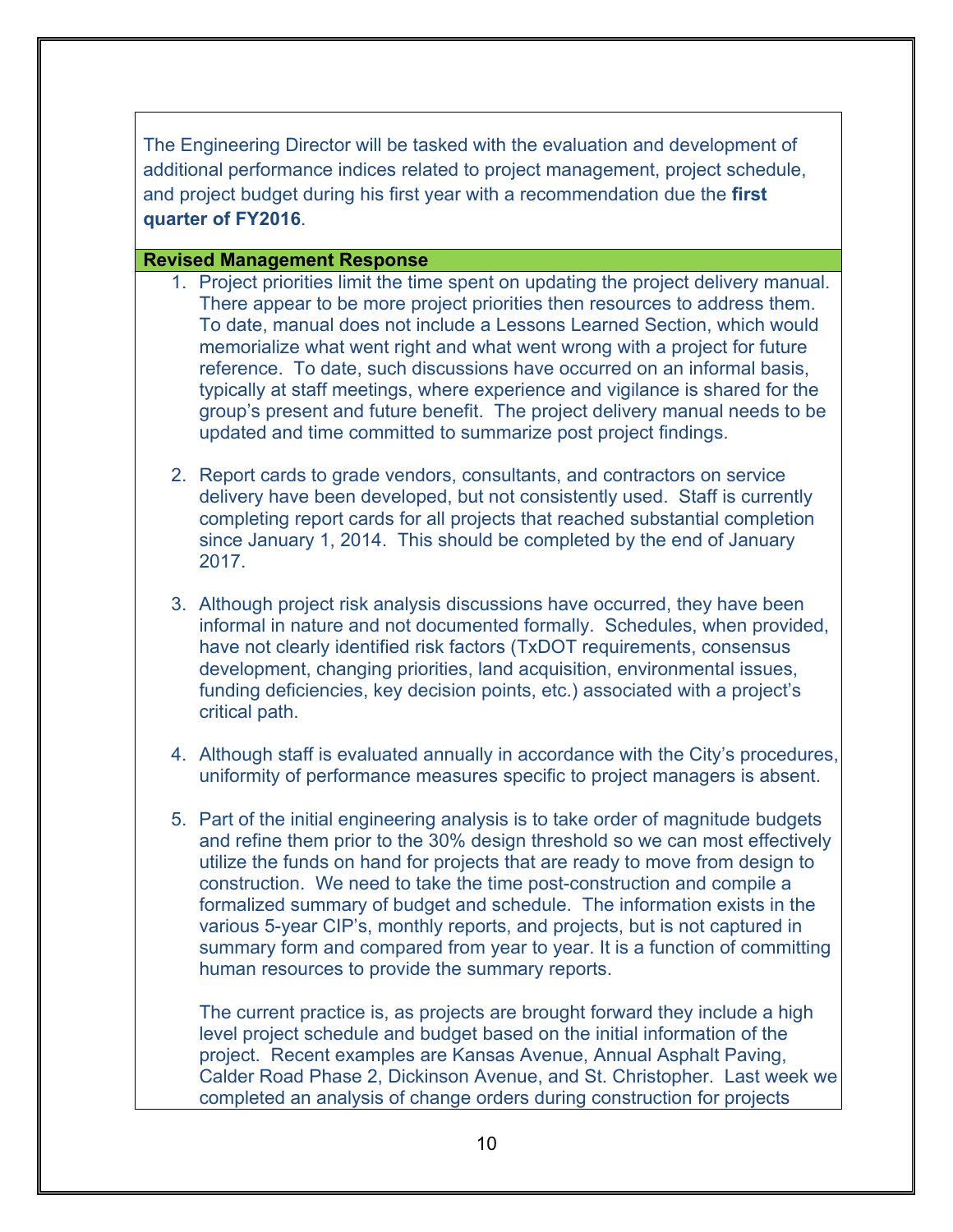completed from 2013 through September of 2016. The results showed construction change orders were less than 1% for \$152 million of construction costs.

6. The revised project manual needs to address project management thresholds. Most of the human resources committed to projects are from 3rd party outside services in the form of professional services agreements. Internally, one of our goals is to keep projects moving forward by providing owner information.

In addition, we have added two additional project manager positions and an inspector to help with work flow.

#### **Revised Action Plan**

Management generally agrees with the above assessment and will over the course of the next 12 months modify and amend the project delivery manual to address the areas needing improvement and formal reporting upon project completion. This time frame will allow for the amendment of the manual, work with the staff transitions/new project managers, and to disseminate the information throughout the department. In addition, we will need to assign resources to provide a post project summary/report to document lessons learned and compare projected cost and schedule to actual cost and schedule. This can simply be added to project scope for our consultants.

#### **Revised Implementation Date**

January 5, 2018 for revised project delivery manual. Contractor/Professional Services reports cards are being completed for substantially complete projects through November 2016. In addition, new professional services agreements currently include a schedule and preliminary budget.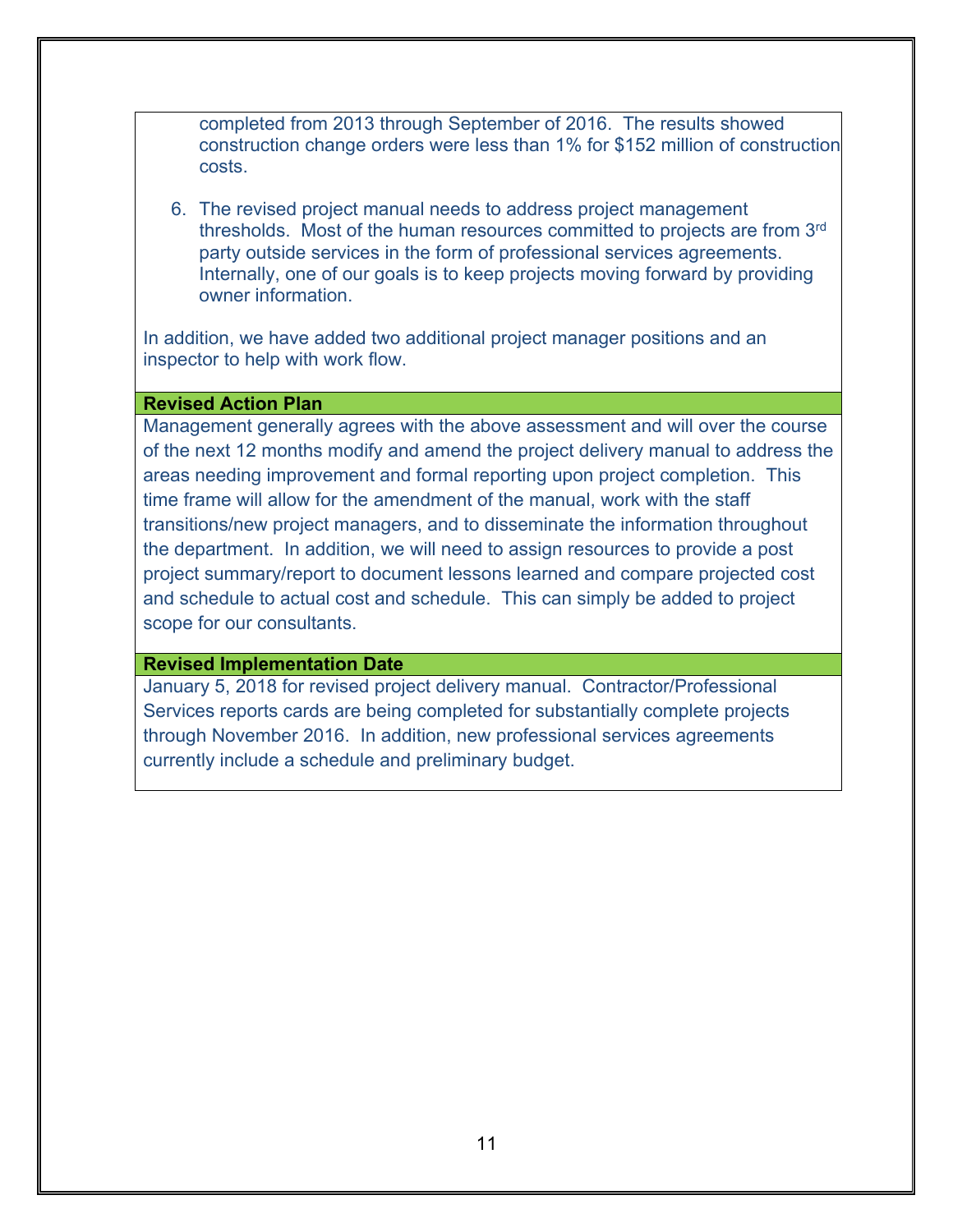### **Finding #2 – CIP Spreadsheet – Sub-Objective #2**

#### **Condition (The way it is)**

The CIP spreadsheet is not always kept up-to-date. Issues found are as follows:

- $\triangleright$  Two projects were not found on the spreadsheet.
- $\triangleright$  One project is set up electronically but no documents have been placed in the file
- $\triangleright$  One project did not have all relevant information placed in it

#### **Criteria (The way it should be)**

According to the Project Delivery Manual, "The Director of Engineering will be responsible for the development and maintenance of a spreadsheet that includes all CIP projects on it…..The PM is responsible keeping the Director of Engineering up to date and provides the proper information to the CIP spreadsheet to keep it up to date. The CIP spreadsheet will be updated monthly."

#### **Effect (So what?)**

Project Delivery can be hampered if the decision makers do not have up to date statuses on the projects.

#### **Cause (Difference between condition & criteria)**

It does not appear that all parts of the Project Delivery Manual have been fully implemented. Inquiry revealed that no training was provided on the Project Delivery Manual.

#### **Recommendation**

To fully optimize the use of the Project Delivery Manual, briefings on the subject matter would be beneficial.

#### **Original Management Response**

Agree. The project manual is a first generation document and the team is working to integrate this tool in there project management process. It is time for a full review of the document to create a second generation document.

#### **Original Action Plan**

The project management team will work with the new Director of Engineering to create a second generation of the project manual. They will continue to integrate all of the manual elements into their daily work to improve overall project delivery, reporting and management.

#### **Original Implementation Date**

Create a second generation project manual/file system to improve overall project delivery, reporting and management by **April of 2015**.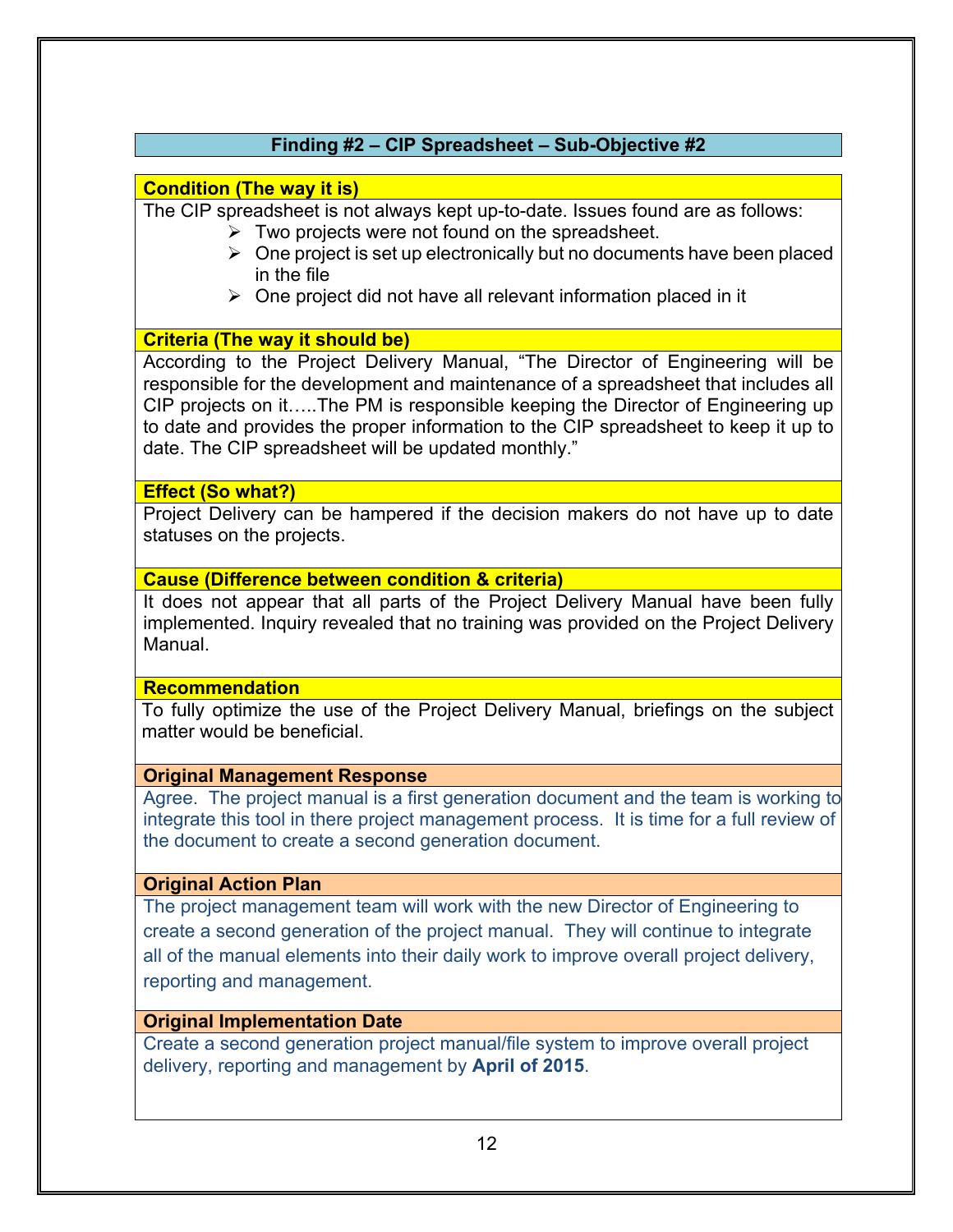#### **Revised Management Response**

Agree. The project manual is a first generation document and it is time for a full review of the document to create a second generation document.

#### **Revised Action Plan**

- 1. At all of our recent pre-con meetings, staff has informed the contractors/consultants/vendors that updated project schedules are required with each invoice submittal. Report cards for engineers/professional service providers and contractors shall be completed upon substantial completion of the project. As we refine the project delivery manual to include these components we'll seek to formalize their implementation within the next 12 months.
- 2. The CIP monthly report is currently being kept up-to-date on a monthly basis and provided to Council. The report currently includes key milestone dates.

**Revised Implementation Date**  January 5, 2018 for revised project delivery manual.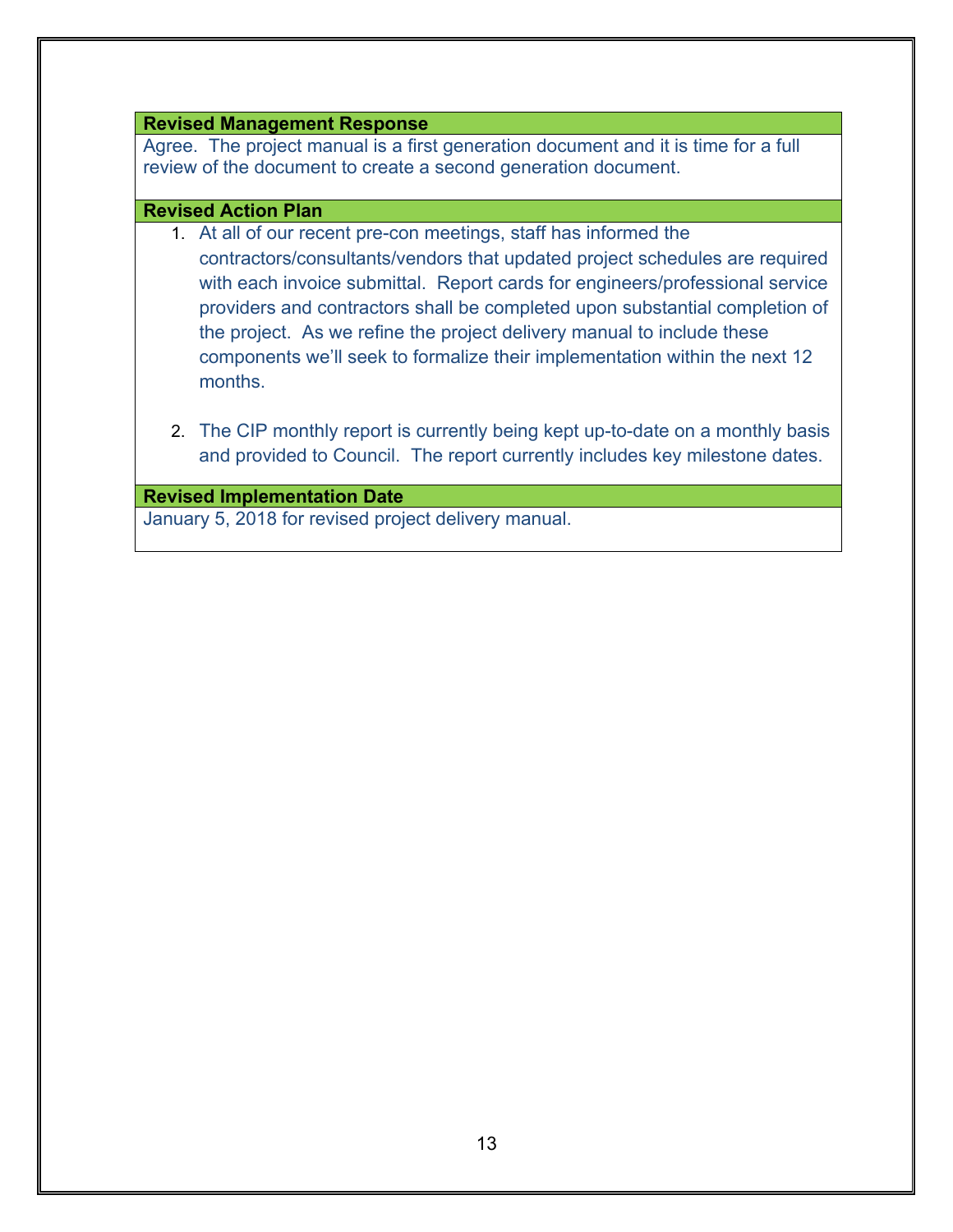#### **Finding #3 – Actual Time vs. Budget Time and Variance Analysis – Sub-Objective #2**

#### **Condition (The way it is)**

Schedule is an important element of Project Delivery. Yet the sample indicated that only a couple projected Gantt Charts were present. No Gantt Chart was found comparing actual time to budget time. Consequently, no variance explanation for time delays was noted.

#### **Criteria (The way it should be)**

In the Project Delivery Manual it lists a requirement for Gantt Charts to be part of the Project Book. Gantt Charts are used to compare actual time vs. budget time

#### **Effect (So what?)**

Having a history of actual vs. budget times can be used for continuous improvement and for evaluation of the Project Manager. The lack of any variance explanations prevents a root cause analysis of project delivery failures.

#### **Cause (Difference between condition & criteria)**

Inquiry revealed that some in the department may not know how to construct a Gantt chart. No training was presented for the application of the Gantt chart.

#### **Recommendation**

Brief the department on the importance of scheduling (actual vs. budget) and determine if the Gantt chart is the best way to present such information.

Variance explanations could be part of the lessons learned.

#### **Original Management Response**

Agree. The development of an accurate schedule and budget is a priority regarding the delivery of Capital projects. Many of the schedule issues relate to project routing, development of a consensus from the stake holders regarding scope and routing, approval, processing through other agencies, changes in priorities, changes in staff, funding and acquisition of property. In most cases the use of a Gantt chart is an effective way to track the progress of the projects. In major projects with a critical delivery schedule the development of more comprehensive Gantt chart or critical path schedule is necessary to better monitor progress. Currently, many projects do not meet identified milestones for a variety of reasons listed above and we need to improve our ability to document those. In addition we meet weekly as a group to discuss projects, project schedules, obstacles, critical path items, measured risk, etc. in an effort to strategize collectively to push projects forward and minimize delay and risk.

Many times we are going from critical issue to critical issue based on the size and number of projects and do not completely document things that impact schedule and costs. It is clear we must improve.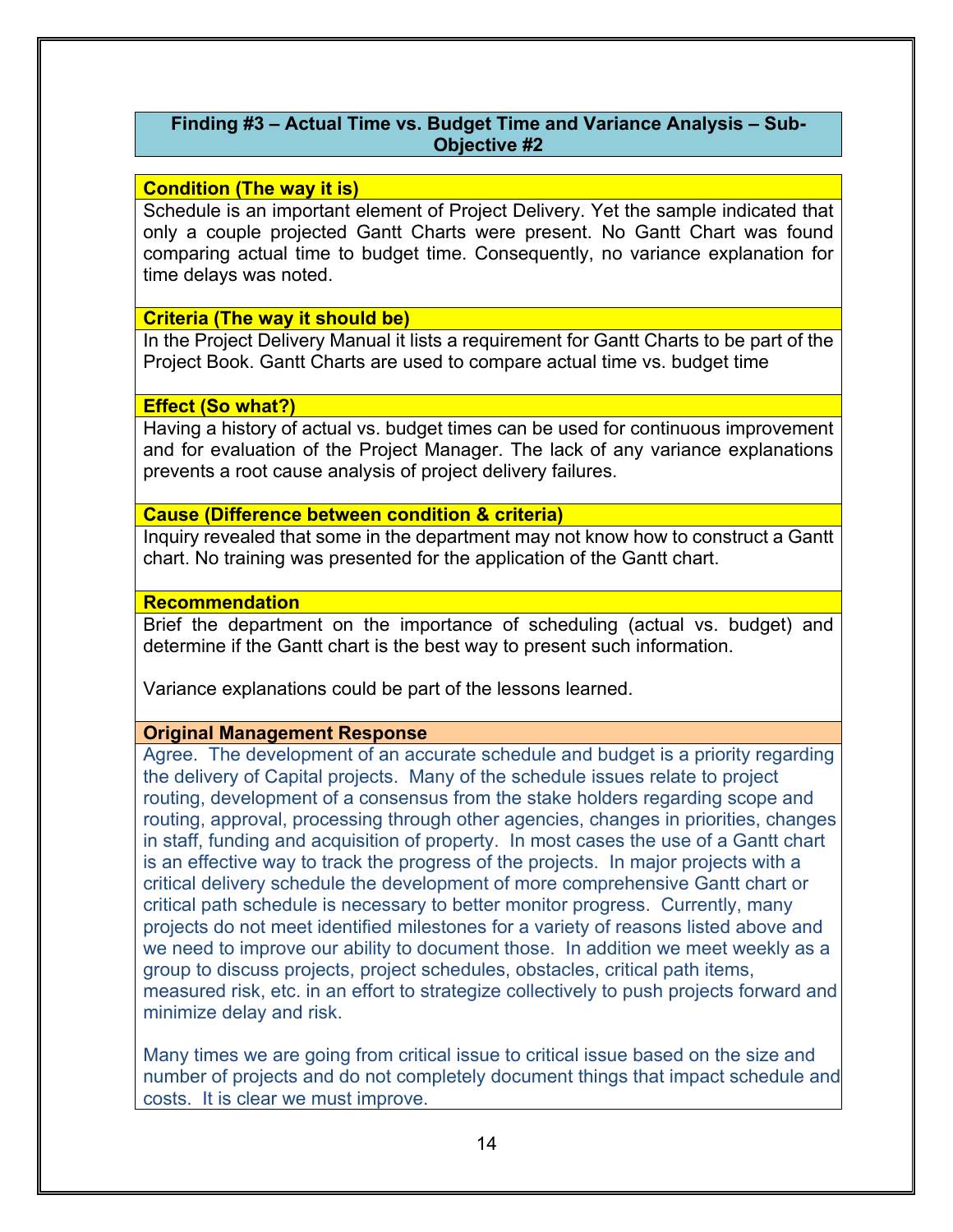#### **Original Action Plan**

- 1. Engineering will improve tracking of initial project milestones, costs and schedule and compare that with actual dates and final expenditures. This comparison will be included in the quarterly report.
- 2. With the hiring of the new Director of Engineering we will have him evaluate development of additional indices previously identified.
- 3. The CIP program is very ambitious and we need to get the Engineering Director to make sure we are properly resourced and that resources are properly assigned to meet the expectations of the Council, community, and management. Over the past few years we have had a CIP in excess of \$100 million and delivered approximately \$50 million of projects. This should be completed by April of 2015 to be included as a part of the budget development for fiscal year 2016.

#### **Original Implementation Date**

- 1. Starting with the **first quarter of FY2015** we will include comparison of initial funding and schedule to current funding and schedule.
- 2. The Engineering Director will be tasked with the evaluation and development of additional performance indices related to project schedule and budget during his first year with a recommendation due the **first quarter of FY2016**.
- 3. We will continue evaluating resources and make recommendations as a part of the budget development for fiscal year 2016.

#### **Revised Management Response**

Agree. The development of an accurate schedule and budget is a priority regarding the delivery of Capital projects.

We have added some additional resources. 1 new project manager in FY 2016, a new project manager in FY 2017, and reclassification of a traffic technician to construction inspector in FY 2017. Filling the positions has been difficult. It took 5 months in 2016 to fill the first position and we are still recruiting for the second position. Our director of engineering left in September of 2016 and we have hired the new City Engineer who's anticipated to start in January 2017.

In our newest professional services agreements, we include a project schedule and a preliminary cost estimate. We need to make time for the post-project comparison of costs and schedule.

Project score sheets will be completed for projects substantially complete between January 2014 and November 2016 by the end of January 2017.

#### **Revised Action Plan**

Over the course of the next 12 months, as a more formal objective methodology is developed in the Project Delivery Manual to compare planned vs. actual budgets and schedules, staff will effectuate that methodology and analyze the results